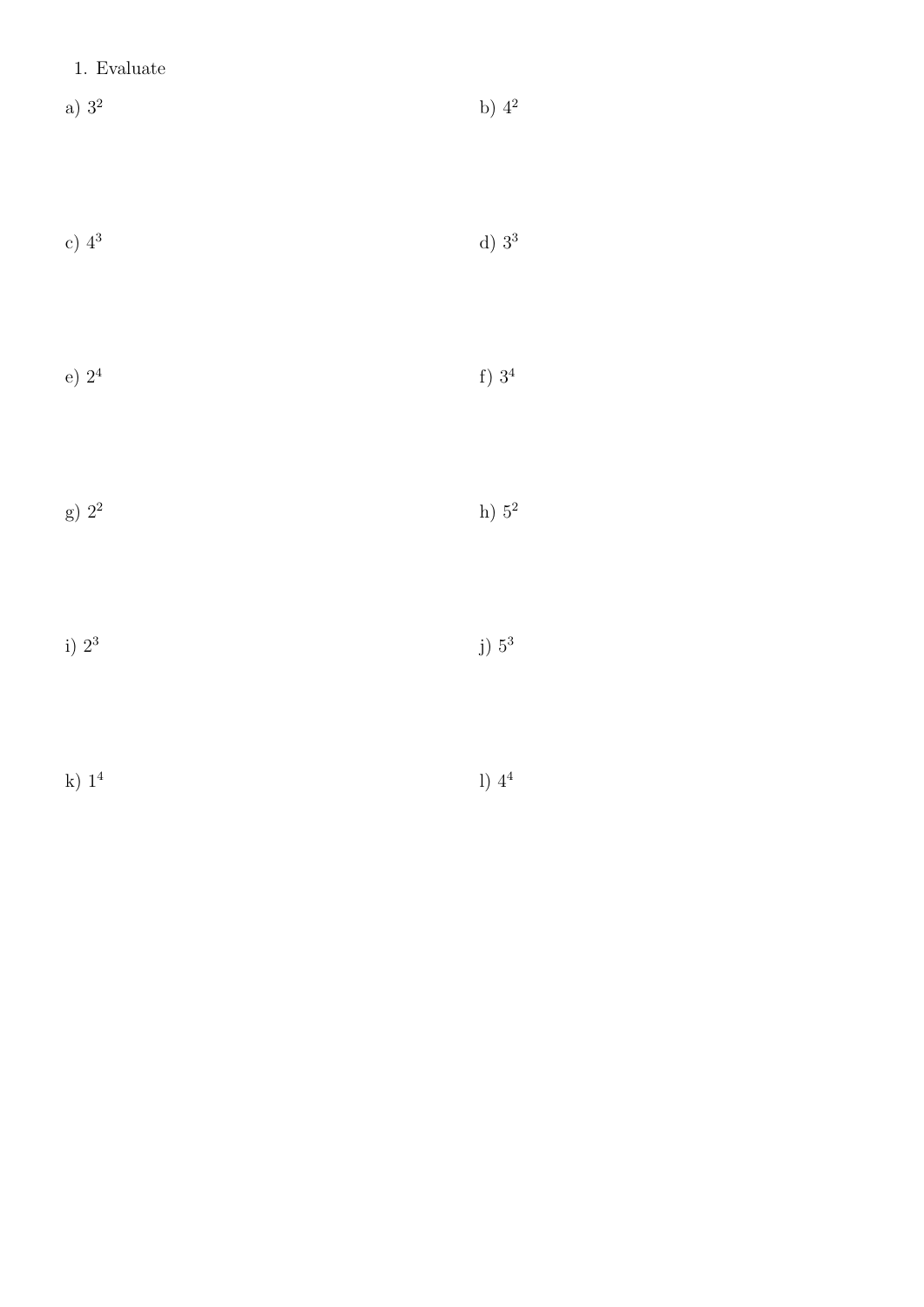|  | 2. Evaluate |
|--|-------------|
|--|-------------|

- a)  $\sqrt{9}$  $\overline{9}$  b)  $\sqrt{ }$ b)  $\sqrt{16}$
- c)  $\sqrt[3]{64}$  $\overline{64}$  d)  $\sqrt[3]{}$ d)  $\sqrt[3]{27}$
- e)  $\sqrt[4]{16}$  $\overline{16}$  f)  $\sqrt[4]{}$ f)  $\sqrt[4]{81}$
- g)  $\sqrt{4}$  $\overline{4}$  h)  $\sqrt{ }$ h)  $\sqrt{25}$
- i)  $\sqrt[3]{8}$  $\overline{8}$  j)  $\sqrt[3]{ }$ j)  $\sqrt[3]{125}$
- k)  $\sqrt[4]{1}$  $\overline{1}$  l)  $\sqrt[4]{}$ l)  $\sqrt[4]{256}$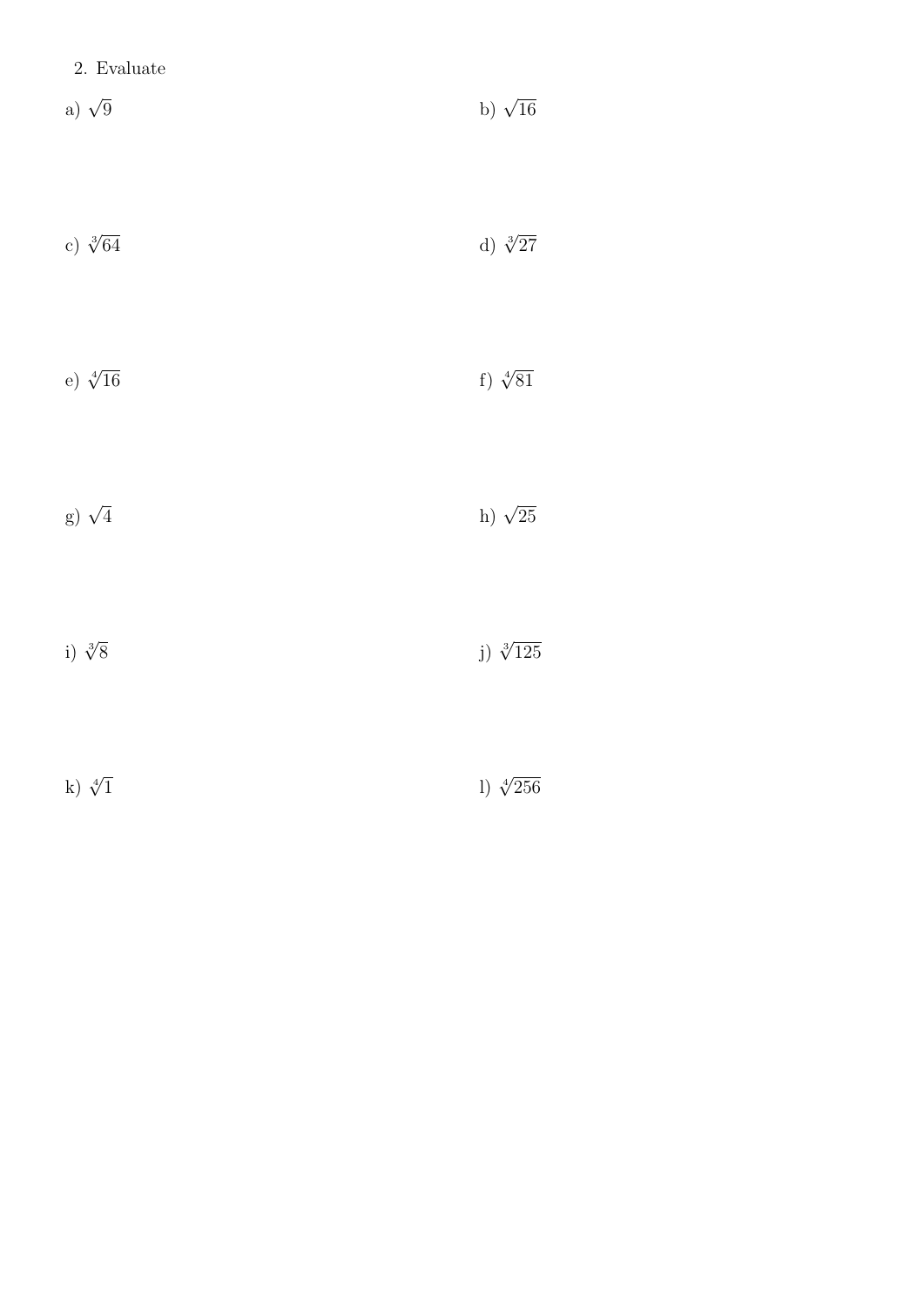| c) $7.41 + 4.60$ | d) $8.67 - 5.1$ |
|------------------|-----------------|
|------------------|-----------------|

| e) $1.76 \times 879$ | f) $8.42 \times 3874$ |
|----------------------|-----------------------|
|----------------------|-----------------------|

h)  $863 - 278$ g)  $133 + 416$ 

j)  $9.27 - 5.71$ i)  $2.81+6.60\,$ 

| k) $4.76 \times 279$ | 1) $3.652 \times 874$ |
|----------------------|-----------------------|
|----------------------|-----------------------|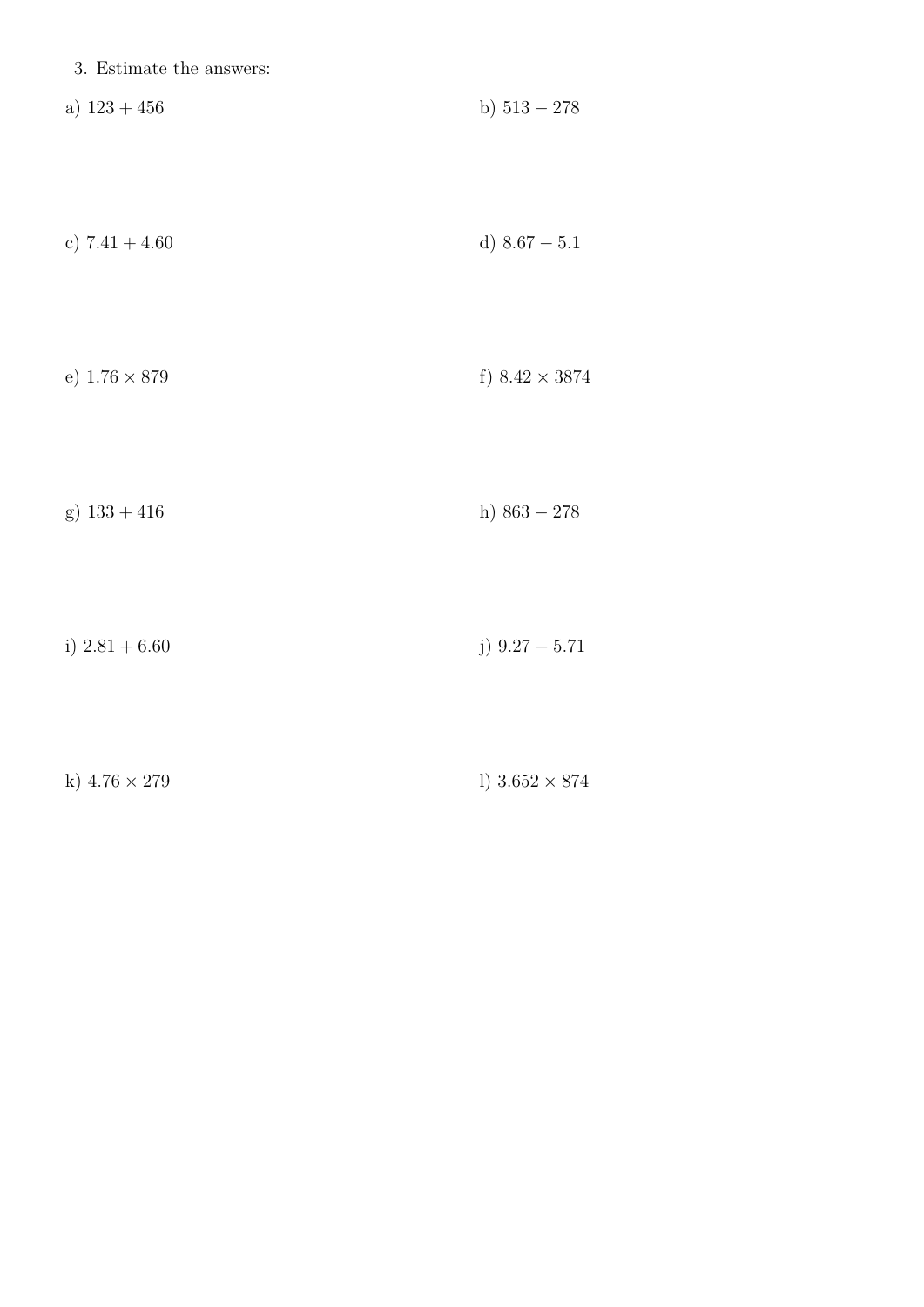| 4. Estimate the answers: |  |
|--------------------------|--|
|--------------------------|--|

| a) $623 \div 156$ |  | b) $413 \div 238$ |  |  |  |  |  |
|-------------------|--|-------------------|--|--|--|--|--|
|-------------------|--|-------------------|--|--|--|--|--|

| c) $8.41 \div 4.60$ | d) $3.67 \div 2.1$ |
|---------------------|--------------------|
|---------------------|--------------------|

| e) $\frac{376.1}{81}$<br>f) $\frac{842.5}{54.32}$ |  |
|---------------------------------------------------|--|
|---------------------------------------------------|--|

| g) $1223 \div 156$ | h) $4413 \div 218$ |
|--------------------|--------------------|
|--------------------|--------------------|

i)  $18.41 \div 4.60$  j)  $33.67 \div 12.1$ 

| k) $\frac{3276.1}{287}$ |  | $1) \frac{42.5}{4.32}$ |
|-------------------------|--|------------------------|
|-------------------------|--|------------------------|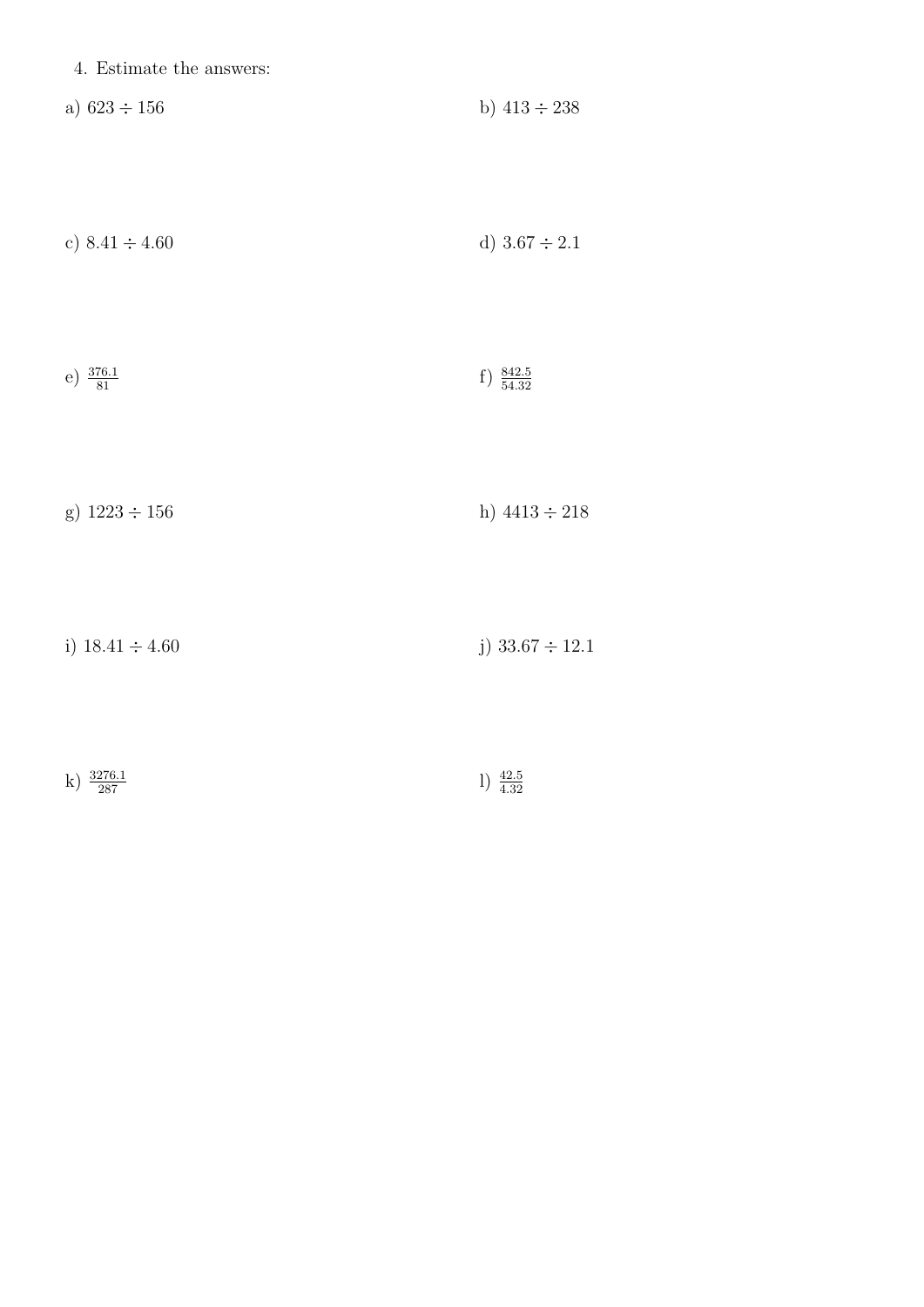|  | 5. Estimate the answers: |  |  |
|--|--------------------------|--|--|
|--|--------------------------|--|--|

| a) $6.23^2 \div 8.9$ | b) $4.13^2 \div 2.38$ |  |
|----------------------|-----------------------|--|
|----------------------|-----------------------|--|

| c) $3.41^3 \div 8.60$ | d) $3.67^3 \div 8.1$ |
|-----------------------|----------------------|
|-----------------------|----------------------|

| e) $\frac{3.76^2}{8.1}$ | f) $\frac{8.42^2}{4.32}$ |
|-------------------------|--------------------------|
|-------------------------|--------------------------|

| g) $12.23^2 \div 11.6$ | h) $4.413^2 \div 2.18$ |
|------------------------|------------------------|
|------------------------|------------------------|

| i) $1.41^3 \div 1.11$ | j) $3.67^3 \div 2.1$ |
|-----------------------|----------------------|
|-----------------------|----------------------|

| 1) $\frac{4.25^3}{4.32}$<br>k) $\frac{3.276^2}{2.87}$<br>$\overline{2.87}$ |
|----------------------------------------------------------------------------|
|----------------------------------------------------------------------------|